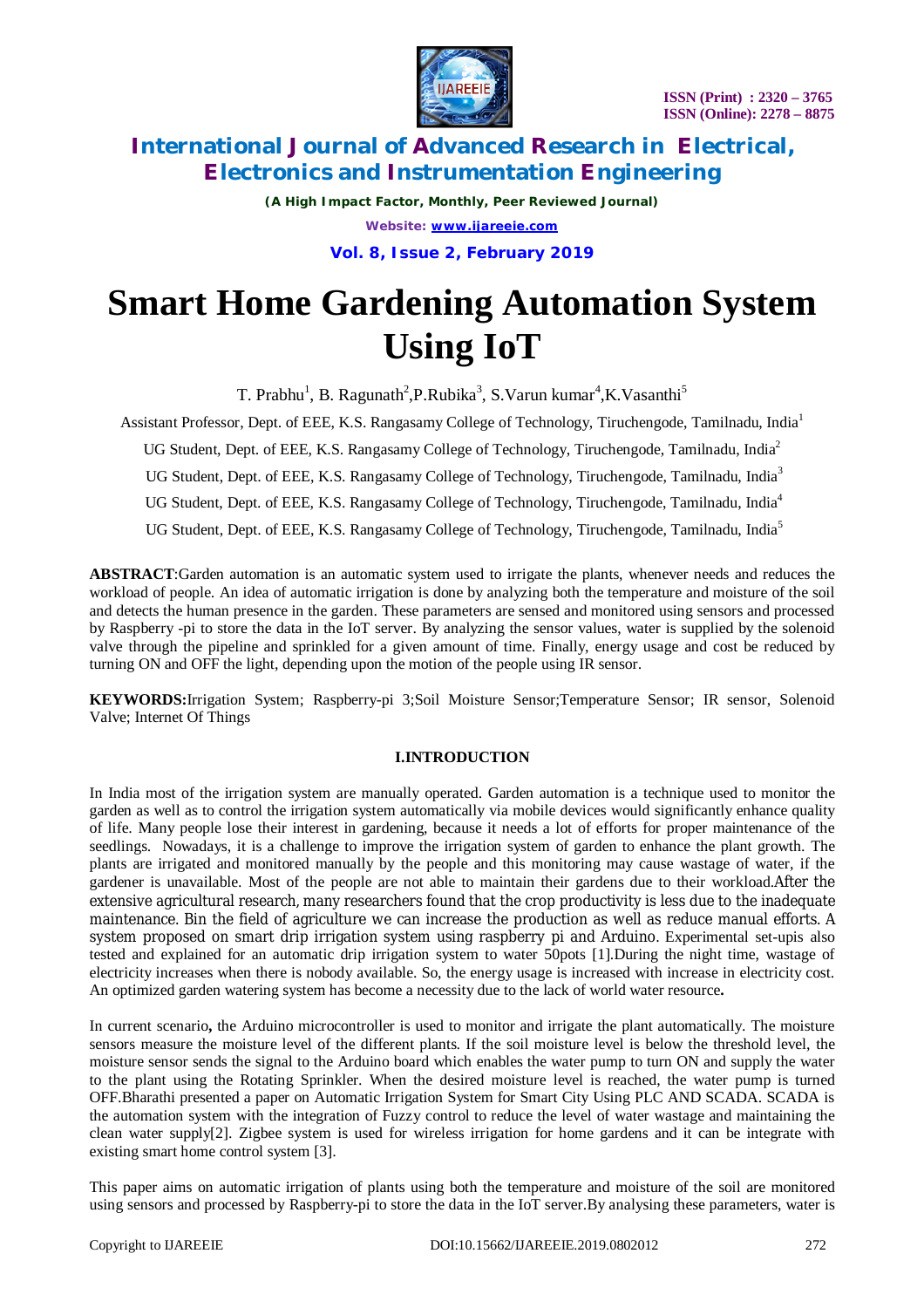

*(A High Impact Factor, Monthly, Peer Reviewed Journal)*

*Website: [www.ijareeie.com](http://www.ijareeie.com)*

### **Vol. 8, Issue 2, February 2019**

supplied through the pipeline and sprinkled for a given amount of time and to detect the motion of the human using IR sensor.

#### **II. INTERNET OF THINGS**

Internet of Things is the network which interconnects the devices such as home appliances, vehicles to exchange data. In this proposed system IoT plays a major role in sharing data to the cloud and that data are accessed and viewed by the user by anytime at anywhere with the help of networks. Here "Thing speak" platform is used to view the status of the garden.

### **III.SYSTEM SETUP**

The setup requires Raspberry-pi 3 B model board connected with sensors like temperature, soil moisture and Infrared which sends the sensed data to the server through the Wi-Fi module which is built in itself. Each sensor get interfaced with the raspberry-pi which sends the sensor values for the irrigation purposes.

### A.BLOCK DIAGRAM



Fig.1 Block Diagram

Fig.1 shows the block diagram. The block diagram consists of Raspberry-pi, temperature sensor, soil moisture sensor, IR sensor, transistor or relay and solenoid valve.In this proposed system, we are discussed the methodology of project and components like Raspberry pi 3 model B, soil moisture sensor, temperature sensor, IR sensor, transistor, solenoid valve and explains the block diagram. Sometimes, people forgot to maintain their garden due to workload. This leads to improper growth of the plant which ultimately upsets theowner.The system tracks, temperature and soil moisture, motion, and then uploads this information to the database on Cloud. Soil Moisture Sensor can be used to detect the moisture content of the soil and temperature sensor senses the environment temperature, based on that value solenoid valve is turned ON and OFF.IR sensor senses the object or human presence by emitting the infrared radiation, then stores the data in the server. The system continuously monitors the conditions and alerts the user to the changes that require immediate action.The proposed system using both the light intensity of sun, moisture of the soil and these values sensed by the sensors connected to the Raspberry-pi will store the data in the cloud platforms. By analyzing these parameters, water is supplied through the pipeline and sprinkled for a given amount of time. Finally, the energy usage and cost be reduced by changing the light usage, depends upon the motion of the people. Saving energy, time and resources, so that it can be utilized in proper way and amount.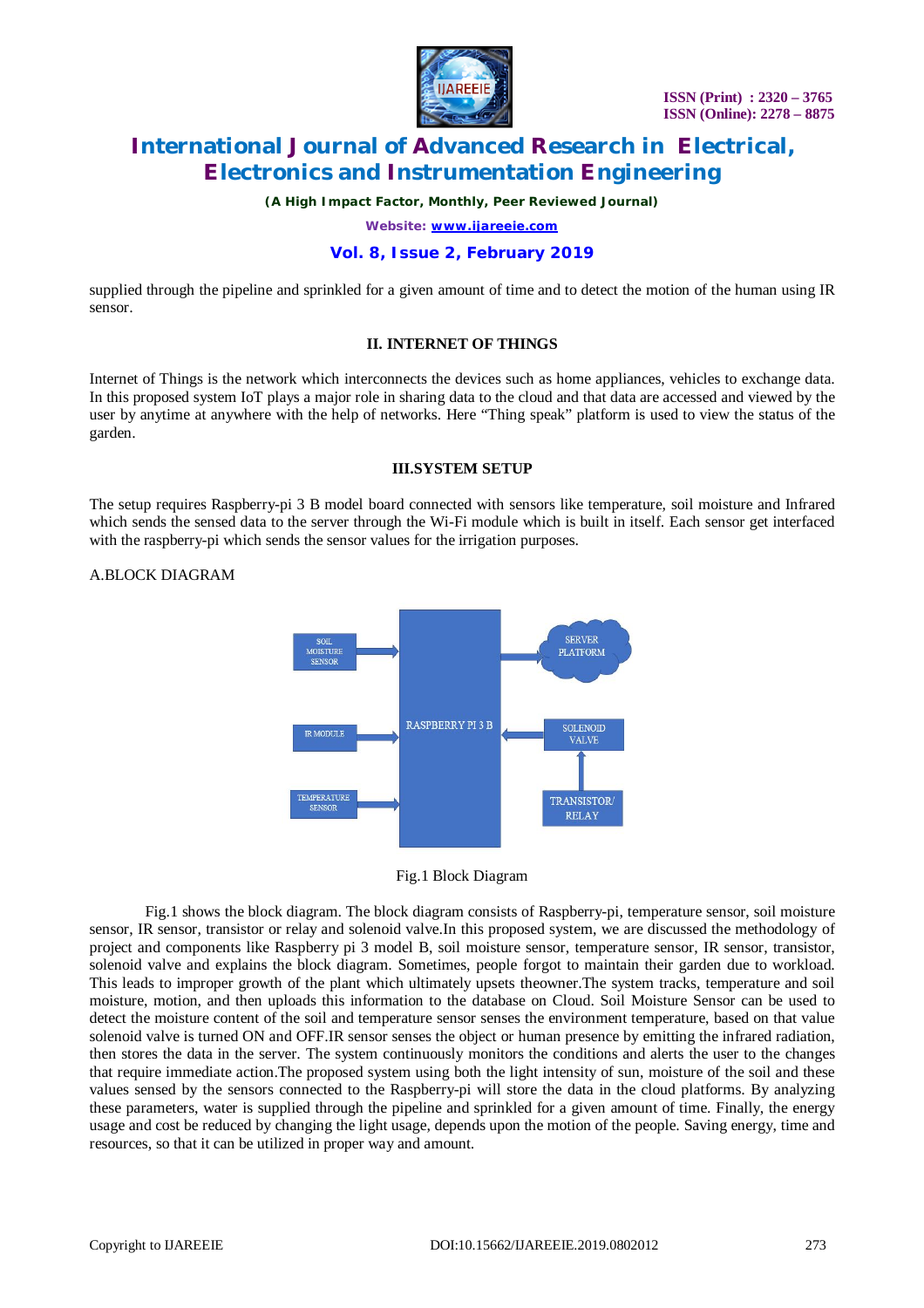*(A High Impact Factor, Monthly, Peer Reviewed Journal)*

*Website: [www.ijareeie.com](http://www.ijareeie.com)*

### **Vol. 8, Issue 2, February 2019**



Fig 2 Circuit Diagram

Fig.2 shows the circuit diagram. The circuit diagram consists of Raspberry-pi, Temperature sensor, Soil moisture sensor andIR sensor. TheRaspberry-pi is powered by a 5.1V,2A source and eachsensors are powered from the Raspberry-pi.

### **IV.MODULES WITH WORKING PRINCIPLES**

#### A. POWER SUPPLY

An electrical device which supplies electric power to an electric load. Its primary function is to convert electric current from source to correct voltage,current, and frequency to the power load. Here obtained the power supply from the transformer,and we take 5V power supply for the input.

### B.RASPBERRY PI 3 MODEL B

A Single-board computer with wireless LAN and Bluetooth connectivity, 40pin extended GPIO, 1.4GHz 64-bit quadcore processor, dual-band wireless LAN, Bluetooth 4.2/BLE, faster Ethernet, and Power-over-Ethernet support. A micro SD card with NOOBS and 2.5A of high quality micro USB power supply.Its consist of1GB RAM so that it will run bigger and more powerful applications. Raspbian OS is used in the Raspberry-pi and python coding is used in it.

### C.SOIL MOISTURE SENSOR

A soil moisture sensor is used to sense the presence of moisture content in the soil which also measures the quantity of water contained it. By calibrating the sensor, accurate measurement is obtained. The soil moisture sensor has two probes which are used to measure the volumetric content of water. current is passed through the soil through the probes and then the resistance value gets changed. Based on the resistance value, moisture value also gets changed. Its operating range is  $-40^{\circ}$ C ( $-40^{\circ}$ F) to 85 $^{\circ}$ C (185 $^{\circ}$ F).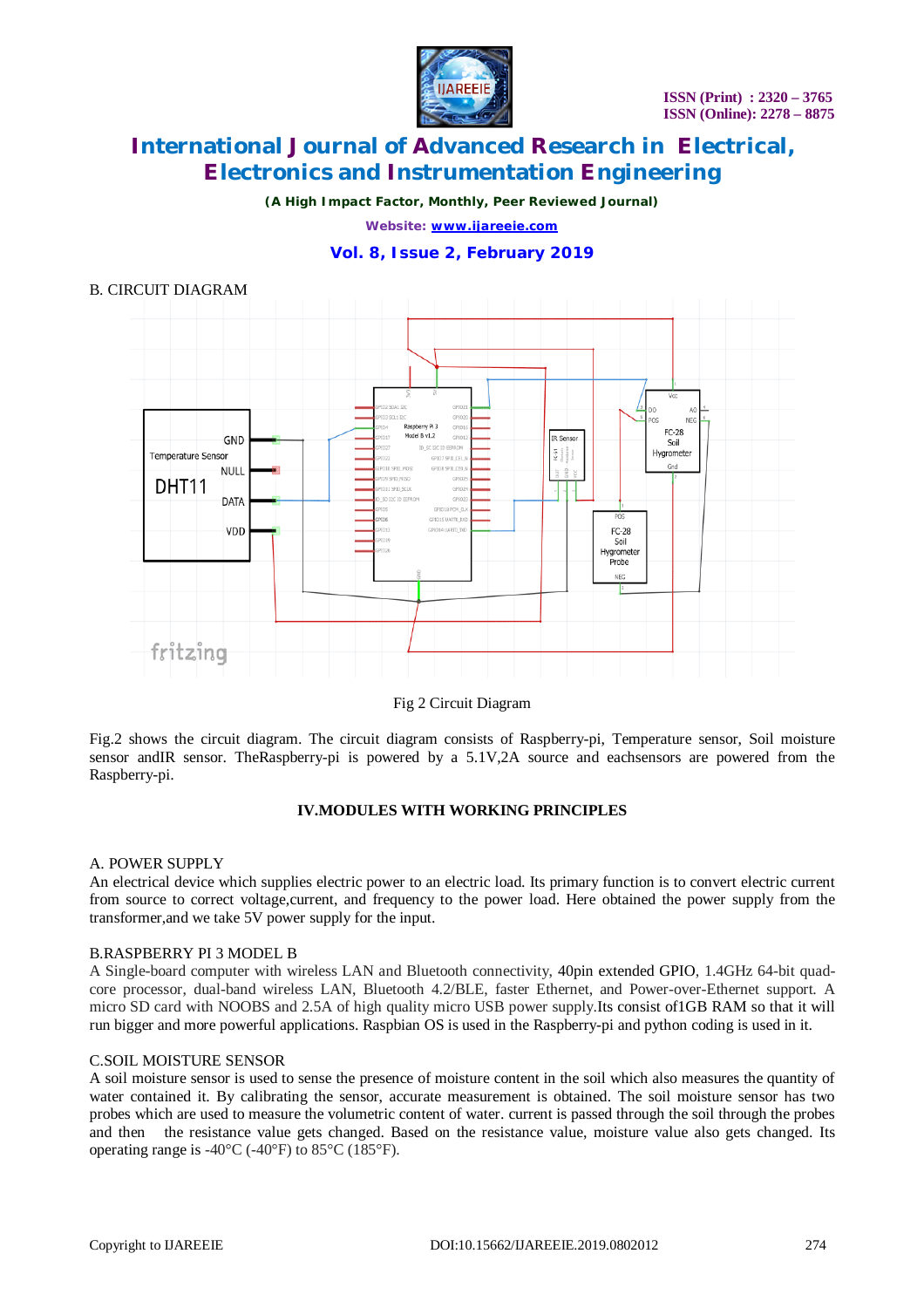

*(A High Impact Factor, Monthly, Peer Reviewed Journal)*

*Website: [www.ijareeie.com](http://www.ijareeie.com)*

## **Vol. 8, Issue 2, February 2019**

#### D. TEMPERATURE SENSOR

Temperature sensor is a device used to measure the temperature through an electrical signal.The thermocouple is prepared by two dissimilar metals which generate the electrical voltage indirectly proportional to change the temperature. The RTD is a variable resistor, it will change the electrical resistance indirectly proportional to changes in the temperature in a precise, and nearly linear manner. The working base of the sensors is the voltage as that it read across the diode. There is a voltage drop between the transistor terminals, when voltage and temperature increases.

### E.IR MODULE SENSOR

An infrared sensor detects the changes occur in the surrounding. It is used as an obstacle detector which transmits an infrared signal from the transmitter and this signal reflects back to the receiver when obstacle detects. This sensor measures the heat being emitted by an object and detecting motion.

### F. SOLENOID VALVE

It is an electromechanical device which opens and closes, when electric current generating the magnetic field which regulates the fluid flow. Here 24V supply is used for the solenoid valve.



### **V.RESULT AND CONCLUSION**

#### Fig 3 Implemented Prototype

The proposed IoT prototype is tested and implemented successfully.In this proposed system, we are accomplished that the automatic irrigation for plant by Soil moisture sensor and temperature sensor is calibrated and clubbed to connect with Raspberry pi to check the humidity, temperature of the soil for automatic irrigation purpose. The smart home irrigation system manages to maintain the soil humidity at the same level. It dissipates less water and it provides irrigation scheme that is adaptable to specific watering needs of each plant. The most important feature is the fact that by constantly monitoring the humidity levels, it basically adapts to the current environmental conditions. Whether there are high temperature or sunlight variations or not, the system will adjust the irrigation process so as to maintain the same level of soil humidity.fig.3 shows temperature, soil moisture and IR sensors are interfaced with the Raspberry pi to sense the parameters of the garden.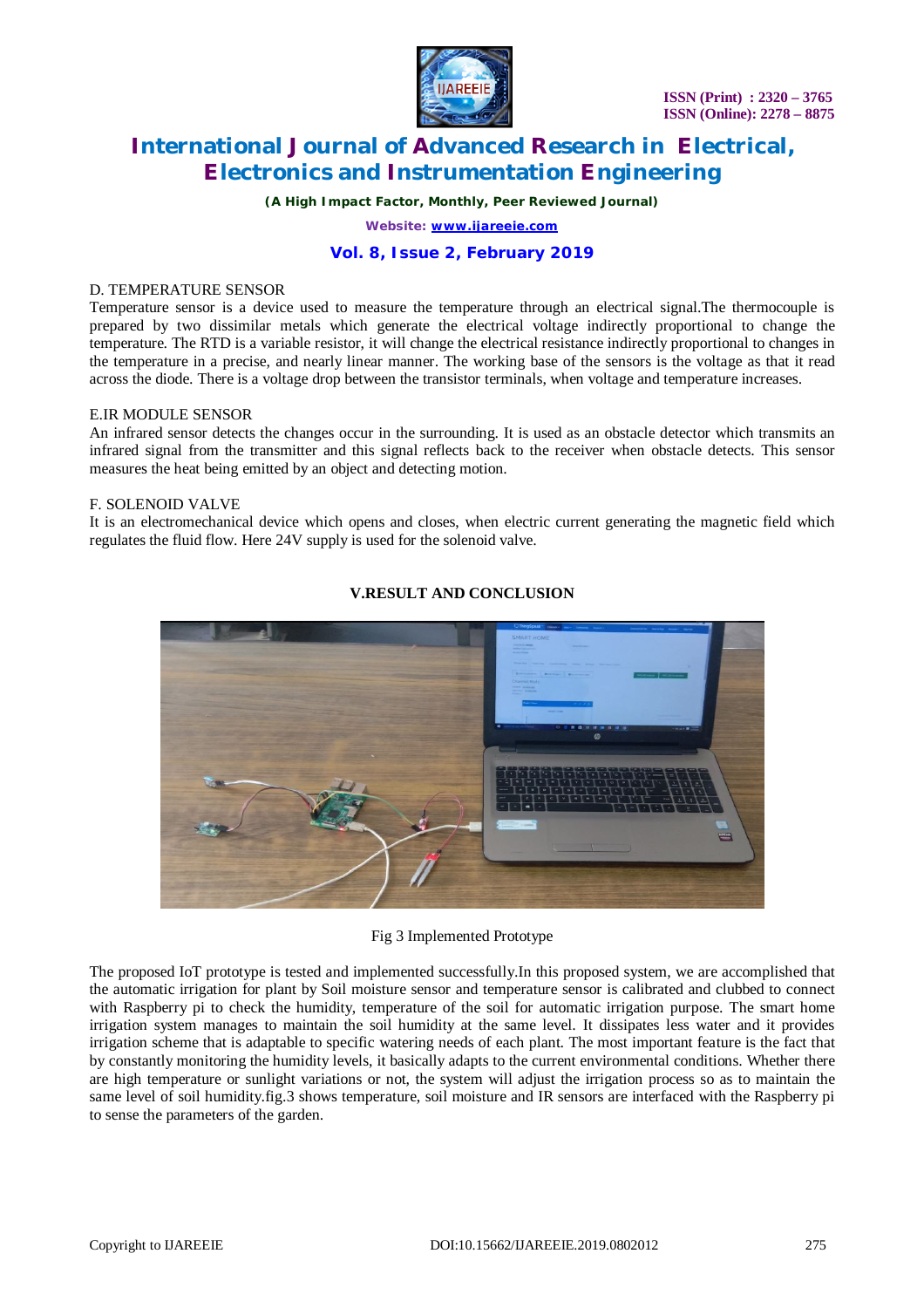

*(A High Impact Factor, Monthly, Peer Reviewed Journal)*

*Website: [www.ijareeie.com](http://www.ijareeie.com)*

### **Vol. 8, Issue 2, February 2019**



Fig.4 Time vs sensor detected

Fig.4 shows the graph between time and sensor detected for the IR sensor.





Fig.5 shows graph between time and soil moisture detection for the soil moisture sensor

#### **REFERENCES**

- [1] Nikhil Agrawal and Smita Singhal, "Smart drip irrigation system using raspberry pi and arduino," *International Conference on Computing, Communication & Automation*, Noida, 2015, pp. 928-932.K. Ashton, "That 'Internet of Things' Thing", RFID Journal, 22June 2009.
- [2] Gaddipathi Bharathi, Chippada Gnana Prasunamba, "Automatic Irrigation System for Smart City Using PLC AND SCADA" International Journal of Scientific Research in Computer Science, Engineering and Information Technology, 2017
- [3] A.R.Al-Ali, M. Qasaimeh, M. Al-Mardini, S. Radder and I. A. Zualkernan, "ZigBee-based irrigation system for home gardens," 2015 International Conference on Communications, Signal Processing, and their Applications (ICCSPA'15), Sharjah, 2015, pp. 1-5.
- [4] A. J. Rau, J. Sankar, A. R. Mohan, D. Das Krishna and J. Mathew, "IoT based smart irrigation system and nutrient detection with disease analysis," *2017 IEEE Region 10 Symposium (TENSYMP)*, Cochin, 2017, pp. 1-4.
- [5] Dr.P. Banumathi, D. Saravanan, M.Sathiyapriya V. Saranya " Android Based Automatic Irrigation System Using Bayesian Network with SMS and Voice Alert", International Journal of Scientific Research in Computer Science, Engineering and Information Technology, 2017,pp-573- 578.
- [6] Sanjay Kumawat, Mayur Bhamare, Apurva Nagare , Ashwini Kapadnis, "Sensor Based Automatic Irrigation System and Soil pH Detection using Image Processing",International Research Journal of Engineering and Technology, 2017,pp-3673-3675.
- [7] D. Divani, P. Patil and S. K. Punjabi, "Automated plant Watering system," *2016 International Conference on Computation of Power, Energy Information and Commuincation (ICCPEIC)*, Chennai, 2016, pp. 180-182.